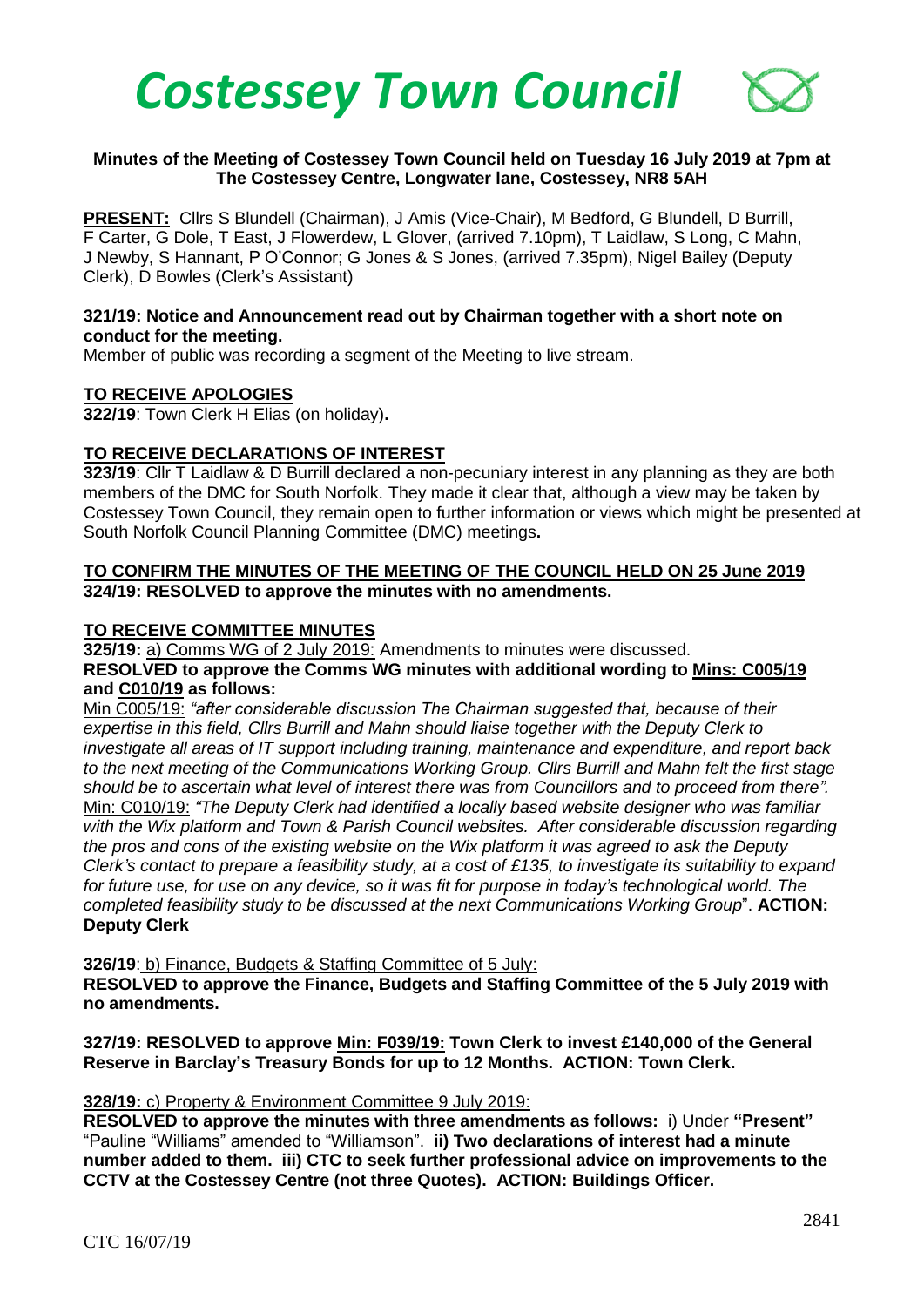**329/19: RESOLVED to approve Min: PE039/19: the start of a more inclusive Consultation Plan to include an event at Breckland Park to gain local residents' feedback. ACTION: Deputy Clerk.**

### **330/19:** Min: PE044/19:

**RESOLVED to take NO further action at Queen's Hills Community Centre grounds with regards to the services of the Mole catcher. ACTION: Deputy Clerk.**

### **331/19:** Min: PE 045/19:

**RESOLVED that TT Jones be contracted at a cost of £50,972.90 + VAT to complete the works as agreed at the P&E Committee meeting. ACTION: Town Clerk**

**332/19:** Min: PE048/19: Costessey Sports Club had made several different requests regarding earlier marking out of pitches. The P&E Committee's recommendation was altered in the light of additional information brought to the full Council. In future the Head Groundsman wished to set a consistent date for line marking at the start of the season and would liaise with Costessey Sports at a much earlier date.

### **RESOLVED to approve Costessey Sports Club's request for 1 Adult pitch to be marked up early around 1-2 August (first game Wednesday 14 August). ACTION: Groundsman / Deputy Clerk**

**333/19:** A request was made for a comparison of Football Pitch Hire Fees charged by other Councils. This could be presented to the Fees & Charges Working Group at their Autumn meeting. Costessey Sports Club asked that they supply and erect their own goals and that £222,591 was awarded by the Football Foundation to help toward the build costs of the Costessey Centre to be taken into account. They stated they were not just hirers; they were part of the Costessey community**.** Detailed report to follow. **ACTION: Deputy Clerk.**

**334/19:** Min: PE050/19 was deferred to the following meeting to allow Cllrs to view the area by the current compound having the extra section marked out on the ground**. ACTION: Deputy Clerk.**

**TO RECEIVE UPDATES ON MATTERS IN THE MINUTES NOT LISTED BELOW** (no resolutions) **335/19:** Min: PE043/19: Sensory Garden: ideas such as involving The High School with the possibility of a Nursery area to propagate plants. The main focus of the Garden would be on all ages and abilities. (See Appendix A).

**336/19**: Refurbishment of the play surface in Longwater Lane was well on the way will be completed before the School Summer Holidays.

# **RESOLVED TO ADJOURN THE MEETING FOR 15 MINUTES PUBLIC PARTICIPATION**

**337/19: Items raised:** An objection was made to the Car Park lighting at the newly refurbished Costessey Junior School. Residents voiced concerns that the lights are dazzling and shining into private dwellings and the that the lights are at a higher level than the streetlights. **District Councillors Burrill & Laidlaw agreed to check this.** Deputy Clerk to write to SNC Environmental Team re light pollution implications. **ACTION: Deputy Clerk. The meeting was reconvened.**

#### **TO MAKE RECOMMENDATIONS ON PLANNING APPLICATIONS, AND RECEIVE INFORMATION ON APPEALS & OTHER PLANNING MATTERS 338/19: a) Planning applications for consideration:**

i) 2019/1282: Mr T Scott – Scott's Sheds & Fencing Ltd, Ernest Gage Avenue - Alterations to roof to provide additional first floor office space, including installation of roof lights and window – **APPROVE**

ii) 2019/1259: Mr Manan Singh - 149 West End, NR8 5AN - Replacement of two garden sheds with a single garden shed - **APPROVE - Recommend sound proofing and removal of Permitted Rights.**  iii) 2018/0930/F: Teddy Clark Ltd - 95 Grove Avenue NR5 0HZ - Demolition of existing dwelling house and erection of new residential care home including 3 self-contained units – **RECOMMEND REFUSAL ON THE FOLLOWING GROUNDS: Overdevelopment of site; dominant in the street scene; two or**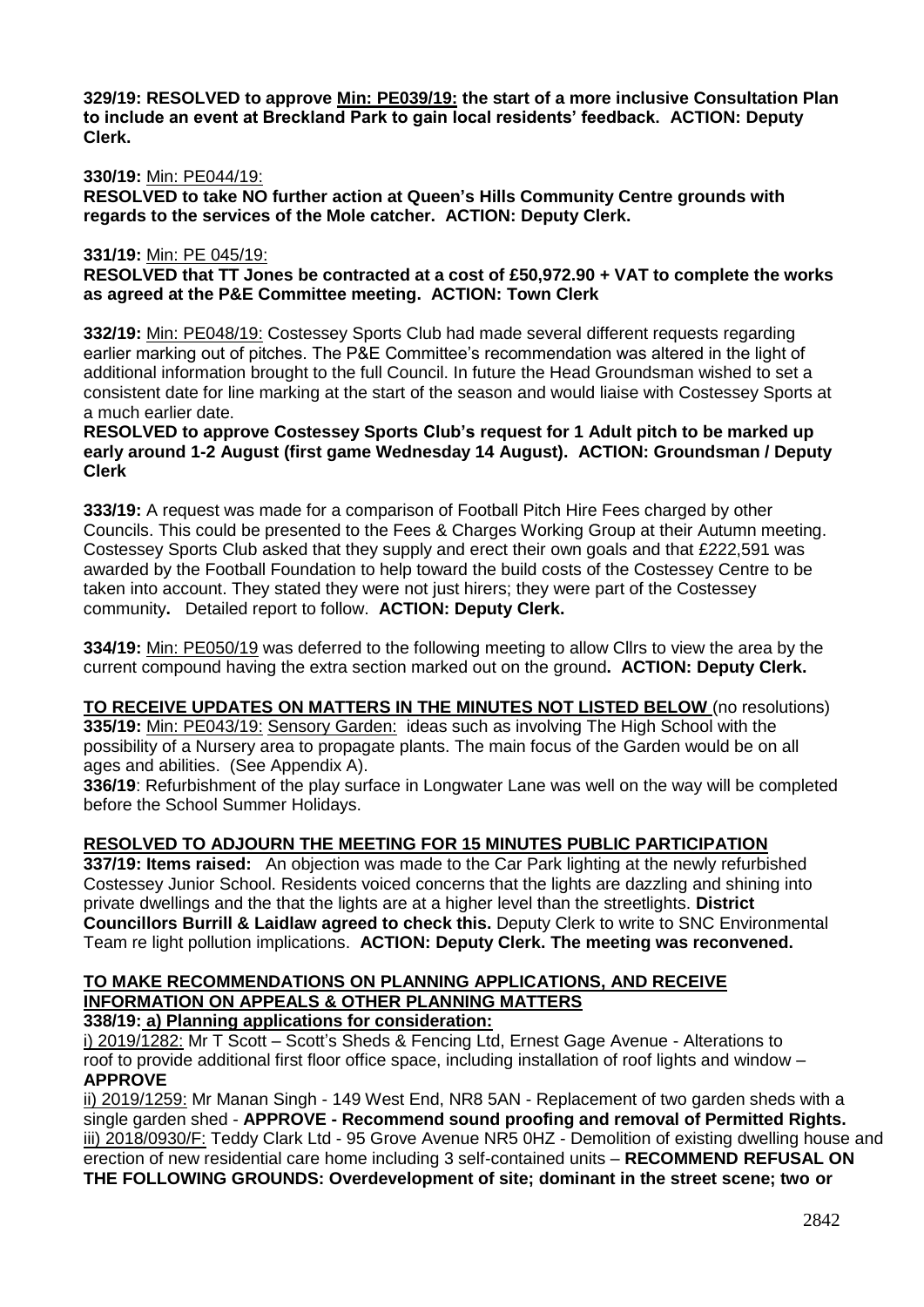**three times the size of the original footprint and much larger than the adjacent dwellings; design unsightly and overbearing; commercial business out of keeping with the residential area; overshadowing and overlooking of neighbour's property which would take their light and remove their privacy; traffic – on a bus route and a school access route; water supply and surface water drainage issues given the large size of the proposed property; neighbours' comments were noted. The introduction of Air Source Heat Pumps raised further concerns as they will be situated close to the neighbour's boundary and can create noise.** 

**339/19: b) Information and planning decisions received from South Norfolk & Norfolk County Councils:** Information only – No decisions needed. Noted

## **FINANCE MATTERS:**

**340/19:** a) To approve the accounts for June 2019 and receive a budget report incl payments over £500: At the end of June council was 1/4 (25%) of the way through the financial year and was in budget by £172,380. Council had received the first instalment of the precept (£318,288). Some cost centres were showing a potential overspend, though many would even out over the year (eg Subscriptions at 78.7%) as these were paid annually at the beginning of the financial year. The potential overspends were offset by higher than anticipated income from hall hires at Breckland Hall (30.8%), The Costessey Centre (32.6%), Queen's Hills Community Centre (27.9%). Commission was also above what was anticipated. Burial & Memorial fees (5%) are sporadic and cannot be accurately predicted. There was a Property Maintenance EMR which would be used to fund property maintenance and smooths out the variable peaks & troughs over the years.

**RESOLVED to approve the accounts for June 2019 in the balance of £828,829.32.**

**341/19:** A request was made to remove the current West Costessey Hall listing on the Finance Budgets and change to the correct Queen's Hills Community Centre name. **ACTION: Town Clerk** 

## **TO CONSIDER THE FETE AND FAIR 2019**

Cllr G Blundell gave a presentation on overhead projector on the Fete and Fair 2019, read out compliments and shared thanks from users and hirers at the event.

**342/19:** a) To receive the Fete 2019 financial position to date: The issue over CTC staff hours not being included in the spreadsheet was raised again. The spreadsheet was a volunteer-led document which included all income/expenditure apart from staff time prior to the event eg H&S, Stall Bookings, Site Preparation and Equipment ordering. A comprehensive list of staff tasks had previously been presented to the F,B & S Committee. The Accounts Summary document was more user-friendly than the information which could be taken off the Accounts Software. The amounts reconciled with those which had been received and paid. Some more controls over cash handing could be introduced. Cllr Blundell was recognised for all of his hard work and input (round of applause given). VAT was discussed at some length. Cash receipts on both days were from the Car Park, Stall Commission & the 50p Café. These were counted and receipted by Members of the Council, volunteers and a member of staff on day one only. Payments out had a pro-forma for the recipients to sign. All income was subject to VAT and except sponsorship donations. Examples were given of expenditure where VAT applied, but it was not in all cases. It was noted that the car park Worst, Mid and Best-case forecasts had not been portrayed correctly.

## **343/19: RESOLVED to continue the meeting after 9pm.**

### **344/19: PROPOSAL to re-introduce a working group for the Fete & Fair was redirected by the Chairman, who first wanted a vote on whether CTC should hold a Fete or not.**

## **345/19:** b) To consider the re-introduction of the Fete WG for full consideration of details of future fetes **(**JF)

**RESOLVED that CTC would hold another Fete for 2020. ACTION: Deputy Clerk**

**346/19:** Cllr L Glover left at 9.05pm.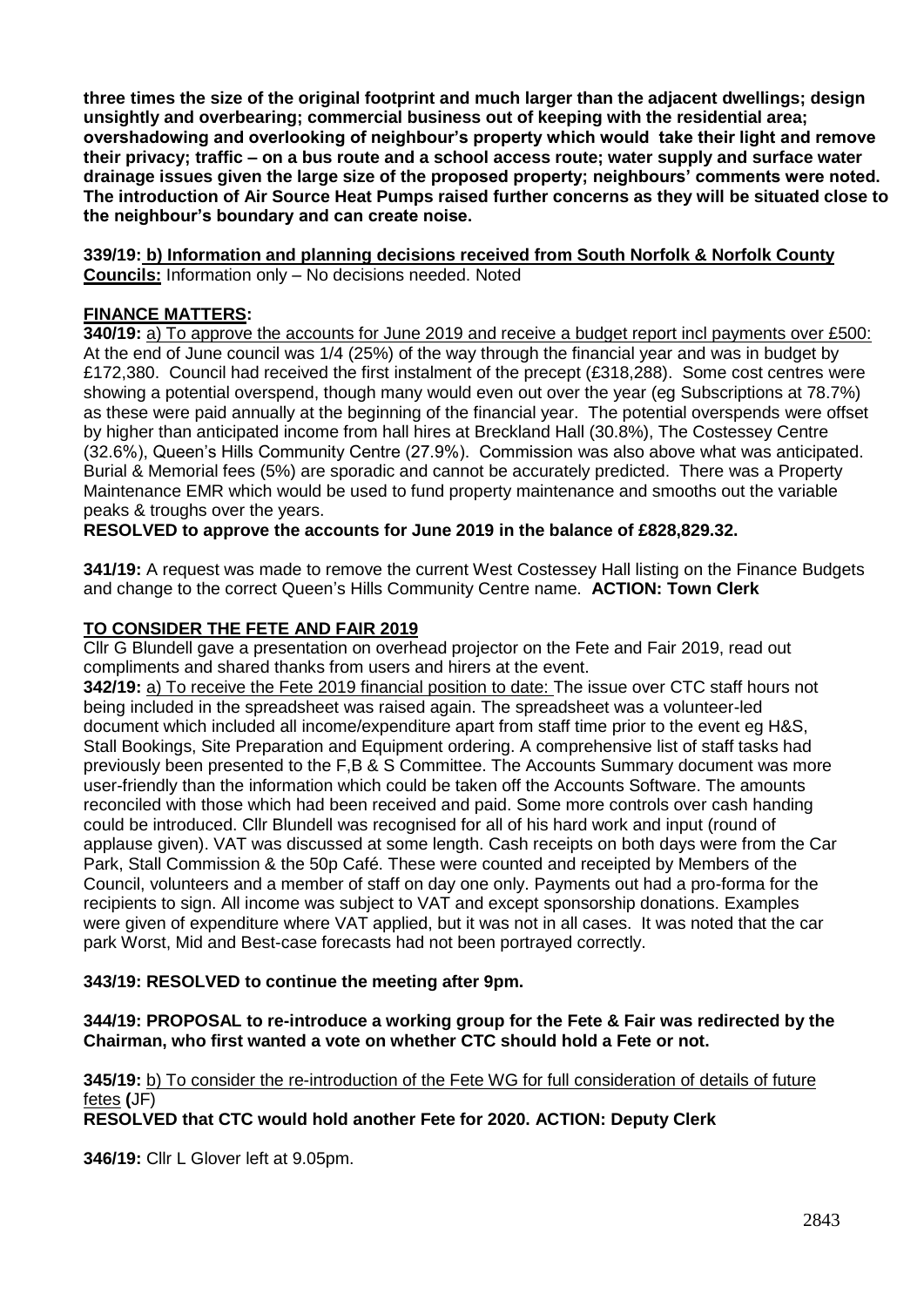**347/19:** Councillors were reminded that at the Annual Meeting in May that the re-introduction of a Fete working group would be confirmed if the Fete was to go ahead. Volunteers for the Working Group: Cllrs F Carter, L Glover, J Flowerdew, P. O'Connor, S Dole, G Long, G Blundell & G Jones. Convene a meeting as soon as possible. **ACTION: Town Clerk**

**348/19:** Agenda Items 9c) to 9h) were no longer applicable to the meeting as the Working Group will meet and consider them. It was agreed that Cllr G Blundell could go ahead with Sponsors but not to make any commitments to things that could not be reversed. **ACTION: Cllr Blundell, Deputy Clerk**

**349/19:** c) To consider the Fete as a two-day event for 2020: (GB) Not discussed. See Min: 343/19. **350/19:** d) To consider the Fete as a two-day event with a two-year rolling programme commitment: (GB) Not discussed. See Min: 343/19.

**351/19:** e) To consider the Fete as two-day event for the next four years: (GB) Not discussed. See Min: 343/19.

**352/19**: f) To approve fireworks to the value of £2,750: (Funded by corporate & stall holder donations) (GB) Not discussed. See Min: 343/19.

**353/19**: g) To approve earmarking of the surplus from the 2019 fete towards future fetes: (Set up EMR) (GB) Not discussed. See Min: 343/19.

**354/19**: h) To approve a "cushion" of £3,000 in budget: Not discussed see Min: 343/19. Cllr F Carter left the meeting.

# **TO APPROVE THE AMENDED DRAFT SOCIAL MEDIA POLICY 2019 (Comms WG)**

**355/19**: Thanks were expressed to Cllr Chris Mahn for all his input into the Policy. Amendments were suggested as follows: **1.4** remove words "in line with corporate policy"; **3.1** "Job" changed to "role"; **6.1** remove "and members".

**RESOLVED to approve the Draft Social Media Policy with the above amendments ACTION: Town Clerk.**

## **TO CONSIDER HIGHWAY MATTERS**

**356/19:** a) Parish Partnerships Bid 2020-21: Bus stops / Shelters on the Dereham Road walkway and trods were raised as a possible bids. Ask NCC / First Bus Company what the plans were going forward, then decide if Bid can be placed based on their response. **ACTION: Town Clerk**

## **TO CONSIDER THE REVIEW OF POLLING DISTRICTS AND POLLING STATIONS** (Consultation closes 31 July)

**357/19:** Distance from some Polling Stations was a possible barrier. Voters from the Richmond Road end of Easthills Road had to make their way to the Costessey Centre. Apparently in previous years and prior to the District Ward Boundary changes, voters from Middleton's Crescent had to travel to the Costessey Centre when the Ormiston Victory Academy was not available. The layout of the Polling Station at the Costessey Centre was confusing for the residents. Costessey Baptist Church on The Street, Old Costessey should be re-introduced as a station. Have any alternative venues in Costessey been contacted/considered? **ACTION: Deputy Clerk**

## **TO RECEIVE CORRESPONDENCE**

**358/19:** a) Police Report & May 2019 Crime Figures: Noted.

# **TO RECEIVE DISTRICT COUNCILLORS REPORTS**

**359/19:** Update given on the Alderman ceremony at South Norfolk. This should be reported in the *Costessey Contact*. Costessey has five District Cllrs with a £1k grant each, ie a total of £5k to spend between them looking for projects. Request to look at groups or areas where the grants can be best used. Now CTC has 19 Councillors it would be good to get the Comms Group to investigate microphones for each of the Councillors, so everyone can be heard in the meetings. Also to investigate the possibility of three wheelchairs, one for each of the halls.